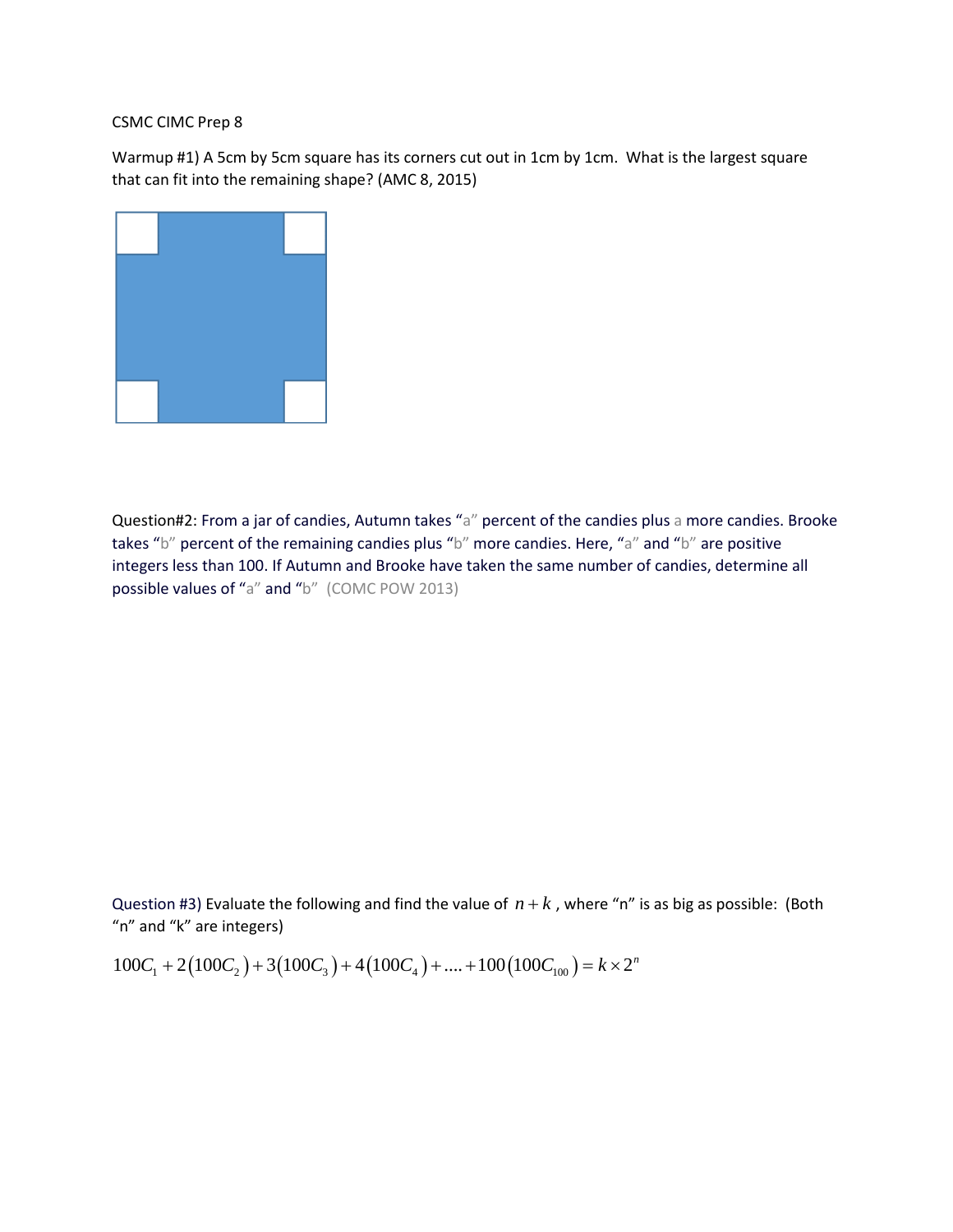## Question #4) CSMC 2013

- (a) Expand and simplify fully the expression  $(a-1)(6a^2-a-1)$ .
- (b) Determine all values of  $\theta$  with  $6\cos^3\theta 7\cos^2\theta + 1 = 0$  and  $-180^\circ < \theta < 180^\circ$ Round each answer to  $1$  decimal place where appropriate. (Note that  $\cos^3 \theta = (\cos \theta)^3$ .)
- (c) Determine all values of  $\theta$  with  $6 \cos^3 \theta 7 \cos^2 \theta + 1 < 0$  and  $-180^\circ < \theta < 180^\circ$

Question#5: Expressed the sequence below as a fraction in lowest terms: (Brilliant.org)

 $\frac{1}{2} + \frac{1}{10^3} + \frac{1}{10^4}$  $\frac{1 \times 2}{10} + \frac{2 \times 3}{10^2} + \frac{3 \times 4}{10^3} + \frac{4 \times 5}{10^4} + \dots$  $\frac{x}{10} + \frac{2x3}{10^2} + \frac{3x4}{10^3} + \frac{4x5}{10^4} + ...$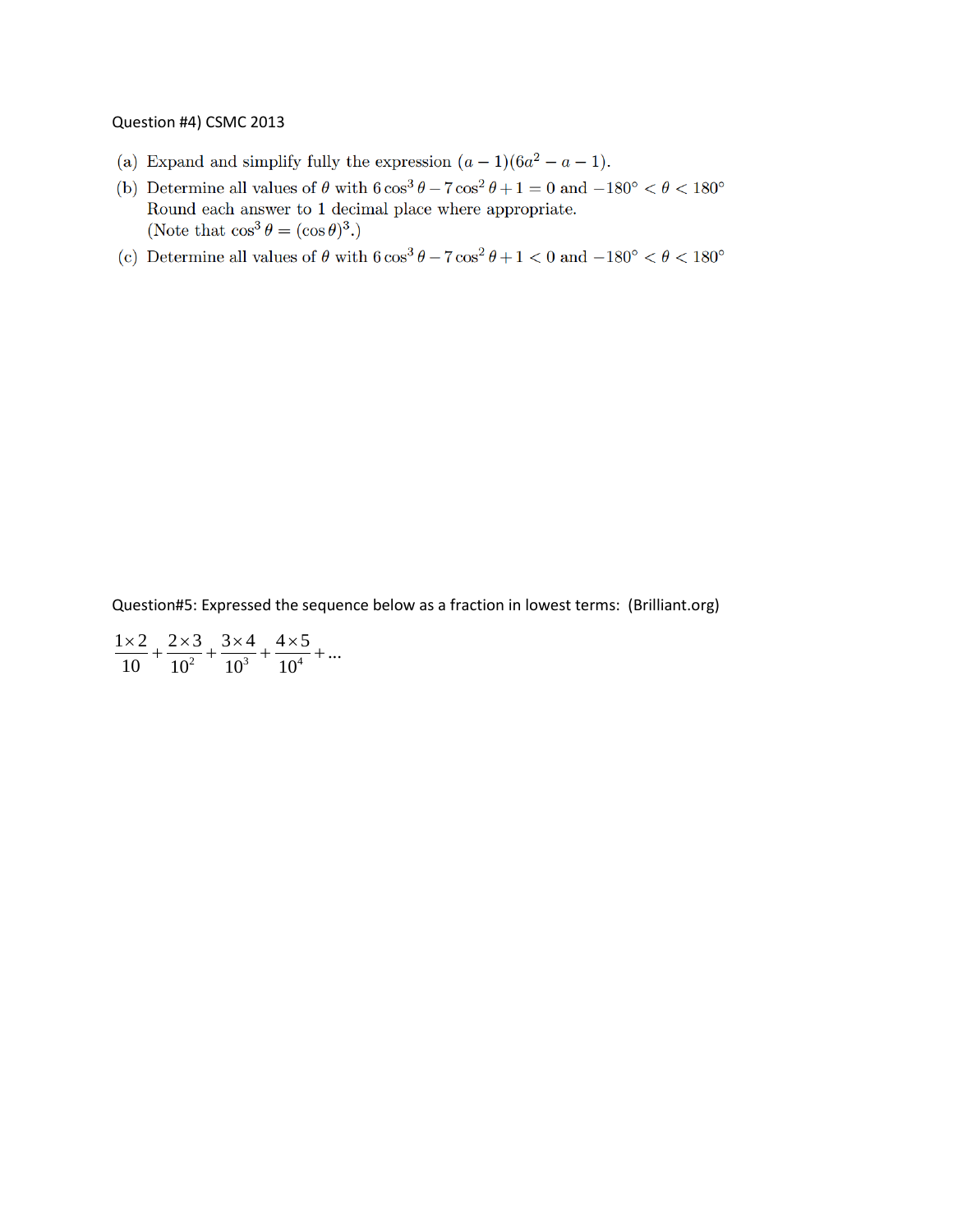1. 15  
2. (a,b)=(20,25) 
$$
3\ 25 \times 2^{101} \rightarrow n+k=126
$$
  $5.\frac{200}{729} - \gt a + b = 929$ 

4 a)  $(a-1)(6a^2 - a - 1) = 6a^3 - a^2 - a - 6a^2 + a + 1 = 6a^3 - 7a^2 + 1$ 

Therefore, the solutions to the equation  $6\cos^3\theta - 7\cos^2\theta + 1 = 0$ , rounded to one decimal b) place as appropriate, are  $0^{\circ}$ ,  $60^{\circ}$ ,  $-60^{\circ}$ ,  $109.5^{\circ}$ ,  $-109.5^{\circ}$ .

From this analysis, the values of  $\theta$  for which  $6\cos^3\theta - 7\cos^2\theta + 1 < 0$  are

c)  $-180^{\circ} < \theta < -109.5^{\circ}$  and  $-60^{\circ} < \theta < 0^{\circ}$  and  $0^{\circ} < \theta < 60^{\circ}$  and  $109.5^{\circ} < \theta < 180^{\circ}$ 

## Question #2)

Let the total number of candies be *n* initially. After Autumn has taken  $\frac{na}{100} + a$  candies, Brooke will take  $(n - \frac{na}{100} - a) \cdot \frac{b}{100} + b$  candides. Equating these two expressions and simplifying, we obtain<br>  $na + 100a = nb - \frac{na}{100} - ab + 100b$ . This may be rewritten as  $(n + 100)(b - a - \frac{ab}{100}) = 0$ . Since  $n \neq -100$ , the<br>
second factor mu  $100 - a$ . Then p must divide  $100a$  so that it divides either 100 or a. It follows that p must divide 100, so that p can only be 2 or 5. This means that  $100 - a = 64$  or 80. However 36 does not divide 6400. Hence  $(a, b) = (20, 25)$  is the only possibility. This does work if we take  $n = 5k$  where  $3k > 40$ . Autumn will take  $k + 20$  candies, leaving behind  $4k - 20$ . Then Brooke will take  $(k - 5) + 25 = k + 20$  candies.

 $Q3)$ 

$$
\frac{1056(1+2(1096)+3(1096)+\cdots}{109+2(\frac{180265}{16225})+3(\frac{10965+16045}{162525})+4(\frac{10965+16045}{162525})+ \cdots} +60(\frac{10965+16}{1525} - \frac{1}{914})
$$
\n
$$
\frac{109}{1+2(\frac{1012}{1625})} + \frac{99406}{162525})+4(\frac{10964}{1625} - \frac{10101}{1625} - \frac{10101}{1625} - \frac{10101}{1625} - \frac{10101}{1625})
$$
\n
$$
\frac{109}{1+2} + \frac{99406}{162} + \frac{994064}{1625} + \frac{99404}{1625} + \frac{99404}{1625} - \frac{10101}{1625} - \frac{994}{1625} - \frac{1}{161})
$$
\n
$$
\frac{1}{100} + \frac{1}{100} + \frac{1}{100} + \frac{99406}{162} + \frac{9946}{1625} + \frac{99404}{1625} - \frac{994}{1625} - \frac{1}{161})
$$
\n
$$
\frac{1}{100} - \frac{1}{100} - \frac{1}{100} - \frac{1}{100} - \frac{1}{100} - \frac{1}{100} - \frac{1}{100} - \frac{1}{100} - \frac{1}{100} - \frac{1}{100} - \frac{1}{100} - \frac{1}{100} - \frac{1}{100} - \frac{1}{100} - \frac{1}{100} - \frac{1}{100} - \frac{1}{100} - \frac{1}{100} - \frac{1}{100} - \frac{1}{100} - \frac{1}{100} - \frac{1}{100} - \frac{1}{100} - \frac{1}{100} - \frac{1}{100} - \frac{1}{100} - \frac{1}{100} - \
$$

Note that  $\binom{n}{0} + \binom{n}{1} + \binom{n}{2} + \ldots + \binom{n}{n} = 2^n$ . From this fact, we do some algebra:  $\binom{100}{1} + 2\binom{100}{2} + \ldots + 100\binom{100}{100} = \sum_{k=1}^{100} k \binom{100}{k} = \sum_{k=1}^{100} k \frac{100!}{(100-k)!k!}$ 

$$
=100\sum_{k=1}^n\frac{(100-1)!}{(100-k)!(k-1)!}=100\sum_{k=1}^n\binom{99}{k-1}=100\cdot2^{99}=25\cdot2^{101}.
$$

So our final answer must be  $25 + 101 = \boxed{126}$ .